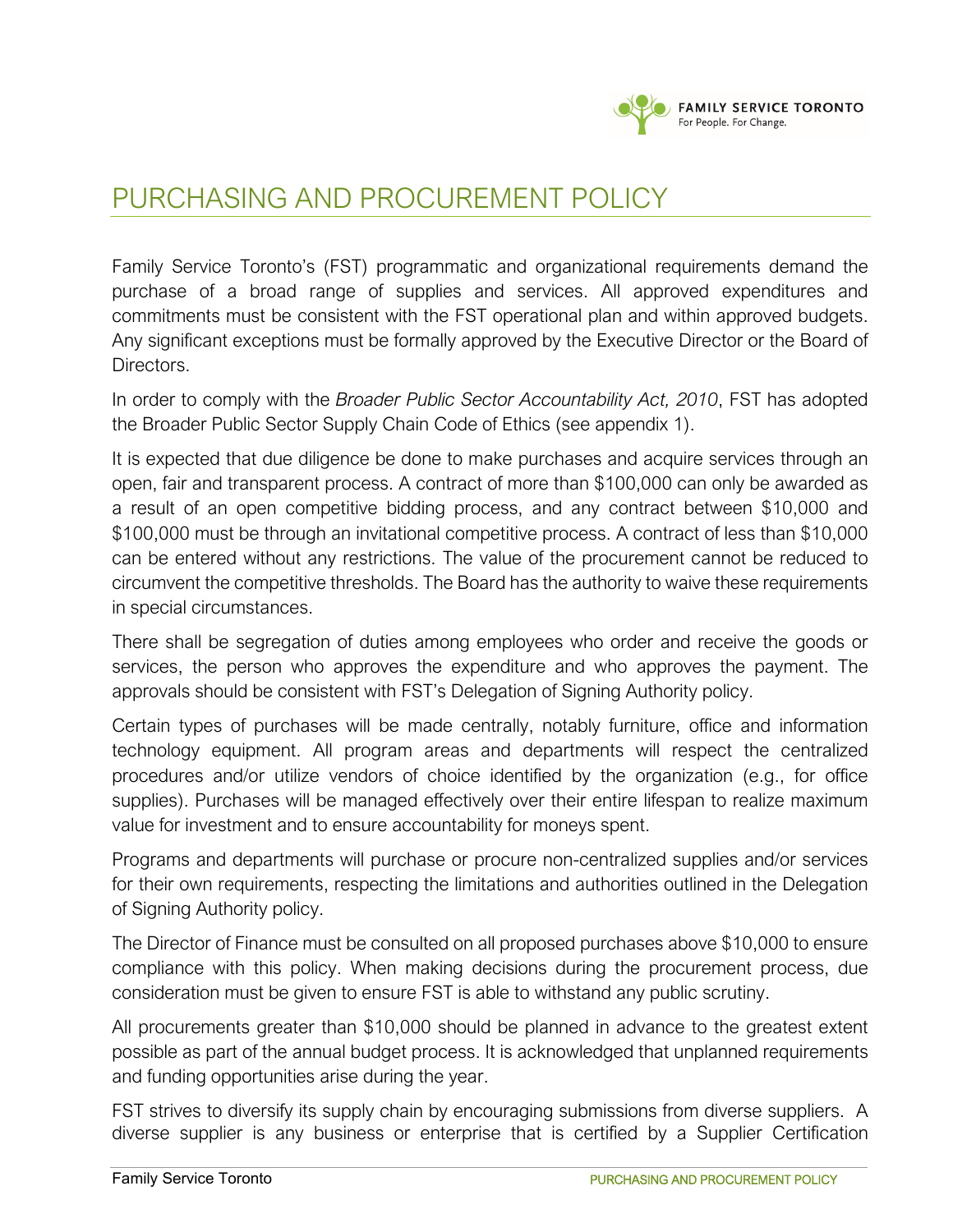

Organization to be more than 50% owned, managed and controlled by persons belonging to an equity-seeking community.

A supplier certification organization is a non-profit organization that certifies businesses and enterprises as diverse suppliers by assessing them using established, consistent criteria. FST will recognize supplier certification organizations recognized by the City of Toronto.

The RFP scoring process will award up to 5 points to diverse suppliers in any competitive procurement process. FST may also work with supplier certification organizations to obtain a list of diverse suppliers.

FST will pilot the application of social procurement for two years, assessing administrative workload and outcome in terms of increasing supply chain diversity.

The Director, Finance, will have responsibility for social procurement practices at FST.

## SCOPE

This policy applies to all FST personnel (staff, students and volunteers) and contractors. It covers purchasing and procurement of all goods and services, including consultants and contractors, rental and lease agreements, information technology and construction.

## LIMITATIONS

Authorization of any purchase and procurement must comply with the designated signing authorities set by the Board of Directors.

## PROCEDURES:

All purchases above \$10,000 shall be formally approved according to FST's delegation of signing authority policy in advance of the purchase (see appendix 3).

All purchases above \$100,000 shall be accompanied by a Procurement Business Case template (see appendix 4).

A market inquiry (request for information) is recommended when the delivery, price and performance requirements are unknown before starting the competitive procurement process.

When determining the value of a procurement for approval purposes, non-rebateable portion of applicable sales taxes should be taken into consideration.

## 1. Competitive procurement process

Both open and invitational competitive process will involve writing up the organizational requirements for potential vendors to assess either through an electronic tendering system that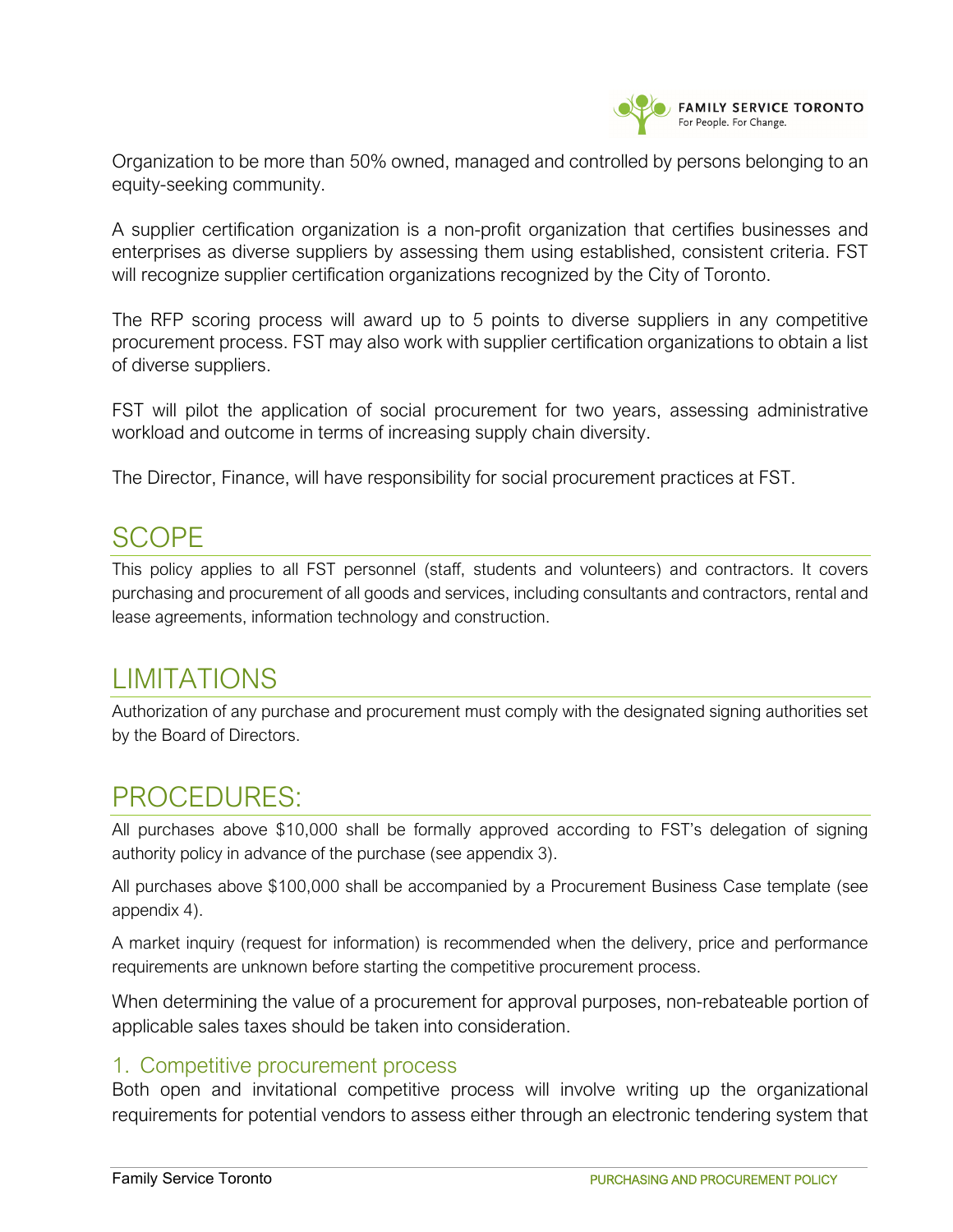

is readily accessible by all Canadian suppliers for open competitive process or sharing the requirements with at least three vendors for invitational competitive process.

- 1.1 FST staff can take advantage of Vendor of Record (VOR) arrangements established by Ontario Ministry of Government Services.
- 1.2 A minimum response time of 15 calendar days for procurement of \$100,000 or more must be provided to potential vendors to bid.
- 1.3 Bid submission date and closing time must be clearly stated in the request for proposal (RFP) documents. Submissions that are delivered after the closing time must be returned unopened.
- 1.4 Evaluation criteria must be reviewed and approved by the Executive Director prior to commencement of competitive procurement process.
- 1.5 RFP documents must fully disclose the evaluation methodology and process to be used in assessing submissions, including the method of resolving a tie score.
- 1.6 Evaluation team members shall be responsible for reviewing and rating the compliant bids.
- 1.7 The evaluation team members must be aware of the restrictions related to utilizations and distribution of confidential and sensitive information collected through the competitive process and refrain from engaging in activities that may create or appear a conflict of interest.
- 1.8 Each evaluation team member must complete an evaluation matrix, rating each of the submissions. Records of evaluation scores must be retained for audit purposes.
- 1.9 The submission that receives the highest evaluation score and meets all mandatory requirements set out in the proposal must be declared the winning bid, pending satisfactory reference checks.
- 1.10 There must not be discrimination or preferential treatment in awarding a contract to a vendor.
- 1.11 The agreement between FST and the successful vendor must be formally defined on written contract signed by the appropriate signing authority before the provision of supplying goods or services.
- 1.12 All contracts must include appropriate cancellation or termination clauses. FST should seek legal advice on the development of such clauses.
- 1.13 All contracts over \$100,000 must be reviewed by the legal counsel.
- 1.14 The term of the agreement and any options to extend the agreement must be set out in the contract. An approval by an appropriate authority must be obtained before executing any modifications to the term of the agreement.
- 1.15 For procurements valued at \$100,000 or more, FST must post, in the same manner as the RFP documents were posted, contract award notification.
- 1.16 For procurement valued at \$100,000 or more, FST must inform all unsuccessful vendors about their entitlement to a debriefing.
- 1.17 For reporting and auditing purposes, all procurement documentation, as well as any other pertinent information must be retained in a recoverable form for a period of seven years.
- 1.18 Any conflict of interest will be managed in accordance with FST's Code of Conduct and Conflict of Interest policy.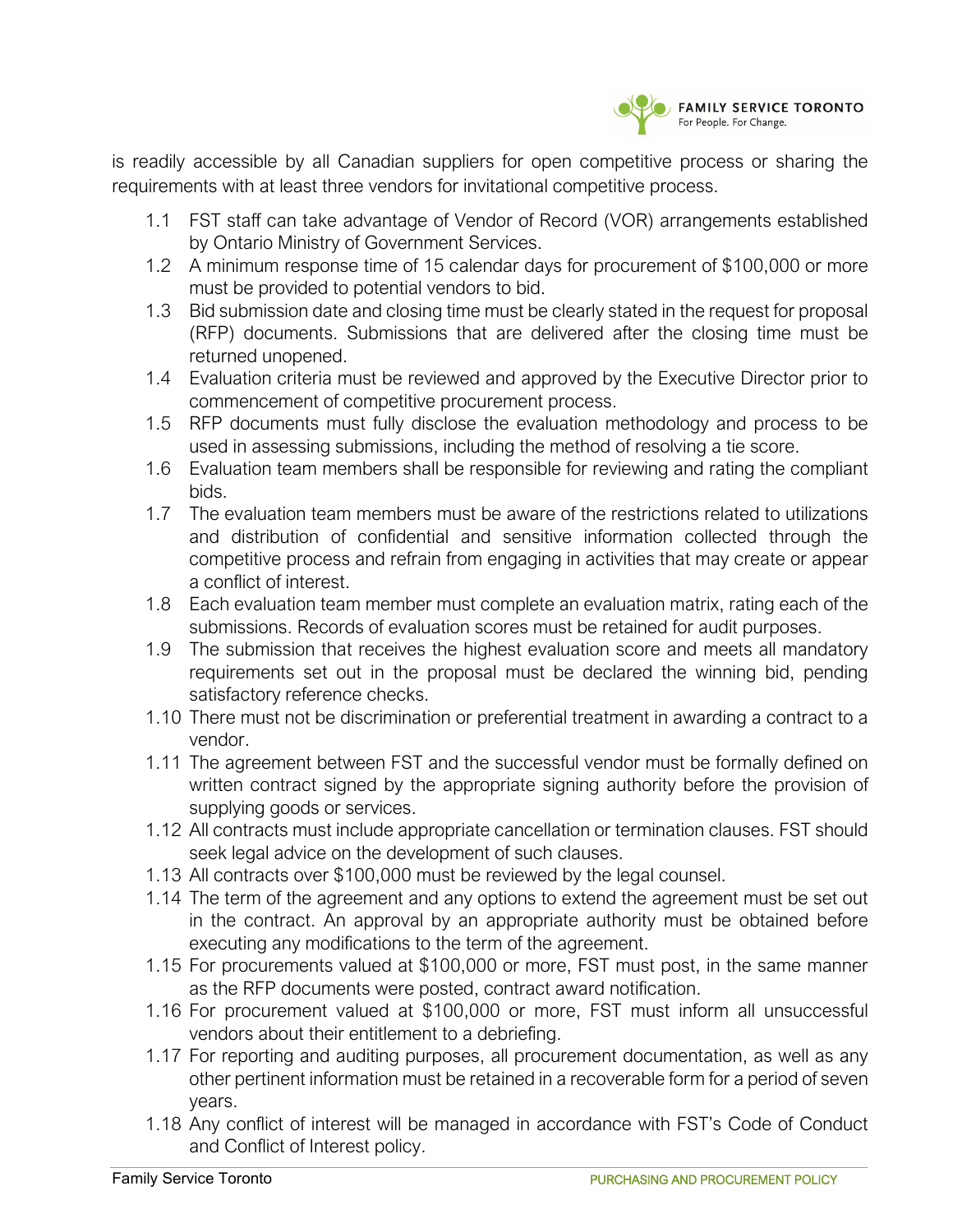

- 1.19 In the event that an unsuccessful vendor believes that a decision by FST was not in line with the evaluation methodology and process described in the relevant RFP documents, the vendor may in writing request FST to review the evaluation team's decision process.
- 1.20 For procurements valued at \$100,000 or more, a request for review can only be made by an unsuccessful vendor after it has completed a debriefing with FST.
- 1.21 A request for review and all ensuing reviews will be carried out in accordance with the bid dispute procedure outlined in appendix 5.

## 2. Non - Competitive Procurements

FST will employ a competitive procurement process to achieve optimum value for money. It is recognized, however, that special circumstances may require FST to use non-competitive procurement. Prior to commencement of non-competitive procurement, documentation to support the rational for the non-competitive procurement must be completed and approved by an appropriate signing authority. E.g. lease renewals, IT platform, software license renewals and legal services.

FST will apply the non-application clauses under the Agreement of Internal Trade for conducting non-competitive procurement for the following activities:

- a) Procurement of goods intended for resale to the public;
- b) Contracts with a public body or a non-profit organization;
- c) Procurement of goods and services purchased on behalf of an entity that is out of scope of the Directive;
- d) Procurement from philanthropic institutions, prison labour or persons with disabilities;
- e) Procurement of any goods the inter-provincial movement of which is restricted by laws not inconsistent with the trade agreements;
- f) Procurement of goods and services that is financed primarily from donations that are subject to conditions that are inconsistent with the Directive;
- g) Procurement of goods and services related to cultural or artistic fields and computer software for educational purposes;
- h) Procurement of services that in Ontario may, by legislation or regulation, be provided only by any of the following licensed professionals: medical doctors, dentists, nurses, pharmacists, veterinarians, engineers, land surveyors, architects, accountants, lawyers and notaries;
- i) Procurement of services of financial analysts or the management of investments by organizations who have such functions as a primary purpose;
- j) Procurement of financial services respecting the management of financial assets and liabilities (i.e., treasury operations), including ancillary advisory and information services, whether or not delivered by a financial institution;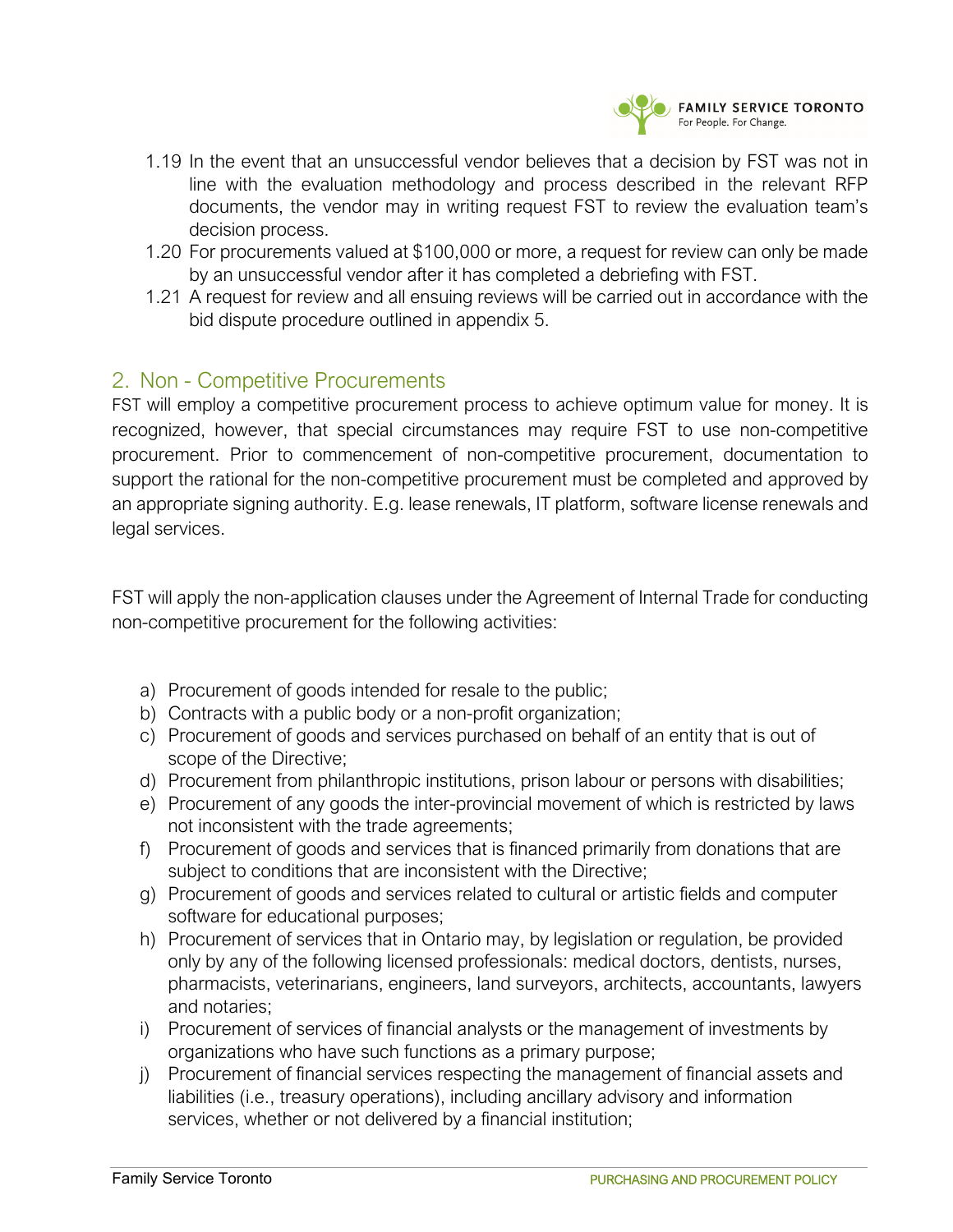

- k) Procurement of goods and services for use outside Canada as well as construction work done outside Canada; and
- l) Health services and social services.

## 3. Contract management

Procurement and resulting contracts must be managed responsibly and effectively. Payments must be made in accordance with the provisions of the contract. All invoices must contain detailed information sufficient to warrant payment. Supplier performance must be managed and documented, and any performance issues must be addressed.

### 4. Central purchasing

- 4.1 All centralized contracts for office supplies, equipment and building maintenance needs will be managed by Property Management.
	- All office supplies and furniture requirements should be requested by completing a requisition form or email as appropriate.
	- The supervisor will approve the request.
	- Approved requisition forms or emails will need to be sent to Property Management.
- 4.2 Information technology purchases will be managed by Information Technology.
- 4.3 All programs and departments must utilize the FST selected vendor for office supplies, furniture, equipment and IT needs. Exceptions in emergency circumstances might be permitted.

## 5. Cash Advances

- 5.1 The organization does not routinely provide cash advances for program or client expenses.
- 5.2 In exceptional cases, staff may request a cash advance to pay for program or client expenses.
- 5.3 A Cheque Requisition Form must be completed, describing the expense and signed by the supervisor, approving the cash disbursement.
- 5.4 After the expense is made, it should be reconciled via Travel and Expense Reimbursement Form. All original invoices should be attached with descriptions and any unspent portion of the advance should be returned to Finance Department along with the form. The supervisor's approval is required prior to the submission to Finance.

## 6. Cheque Requisition Forms

When there is no invoice available, a Cheque Requisition Form should be used to request a cheque. Whenever possible, supporting documentation should accompany the Cheque Requisition Form; reimbursement requests should always include receipts to prove payment was made.

- 6.1 Cheque Requisition Forms should be completed for the following:
	- financial assistance to clients over \$50.00
	- payment of membership fees to organizations (only when there is no invoice or letter)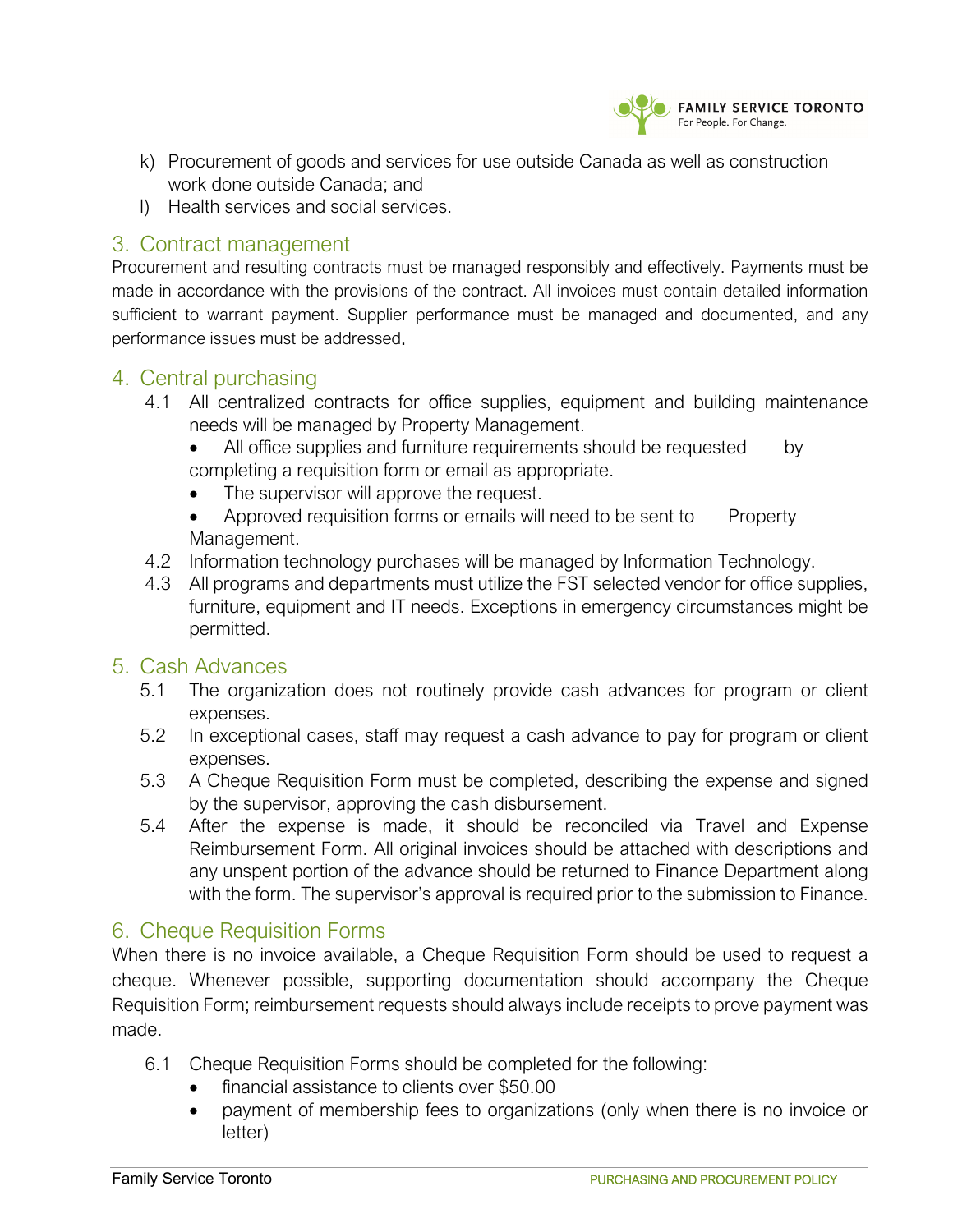

- increasing a petty cash float
- payment of registration fees for conferences/workshops (please note that if the FST is making the payment directly to the conference giver, the registration form acts as an invoice).
- 6.2 Every Cheque Requisition Form must indicate whether or not HST is to be paid, the total before HST, the HST and the final total to be paid. If the HST is included in the total (as is sometimes the case for conference fees), this should be indicated on the form. This allows the maximum rebate to be claimed from the government.
- 6.3 One copy of the form should be retained in the department that originates the form and the original sent to Accounts Payable in the Finance Department.

### 7. Invoices

Invoices should be submitted to Accounts Payable within 5 business days after they are received. Submitted invoices should be authorized for payment by respective budget holder (director or manager) and should indicate the General Ledger code where the expense(s) should be recorded.

### 8. Corporate Credit Cards

- 8.1 Corporate credit cards will be authorized for the following personnel who agree to use the card in accordance with this policy:
	- All directors, ensuring that each program or department has at least one corporate credit card for business purchases;
	- Other personnel who require the card on a functional basis. The responsible director/manager approves the request.
- 8.2 **Application Process:** Once an eligible employee has obtained manager or director approval, s/he requests a corporate credit card in writing to the Director of Finance, copying the manager or director. The Director of Finance will contact the bank to obtain the credit card, with approval of the appropriate designated signing officers (i.e., depending on the amount of credit card limit). A copy of the submitted application will be kept by the Director of Finance for record retention purposes.
- 8.3 Billing and Payment Flow: The cardholder receives monthly statement for all charges directly to his/her office address. Cardholder submits the statement with receipts/return authorizations and stated business purposes for supporting the expenses to his/her supervisor for counter-signature and onward transmission to the Finance Dept. which pays the credit card company based on the approved statement.
- 8.4 **Joint and Several Liabilities:** With Joint and Several liabilities, FST is only responsible to pay for the annual card fee and legitimate business-related charges.
- 8.5 Cardholders will adhere to the following rights and responsibilities:
	- Use the card only in purchases for FST business purposes, no personal purchases are allowed;
	- Use the card for purchase of goods and services only when other methods of payment (e.g. cheques or EFTs) are not available or practical;
	- Do not use the card for cash advances:
	- Ensure the purchases are within the authorized budget and in the interest of FST;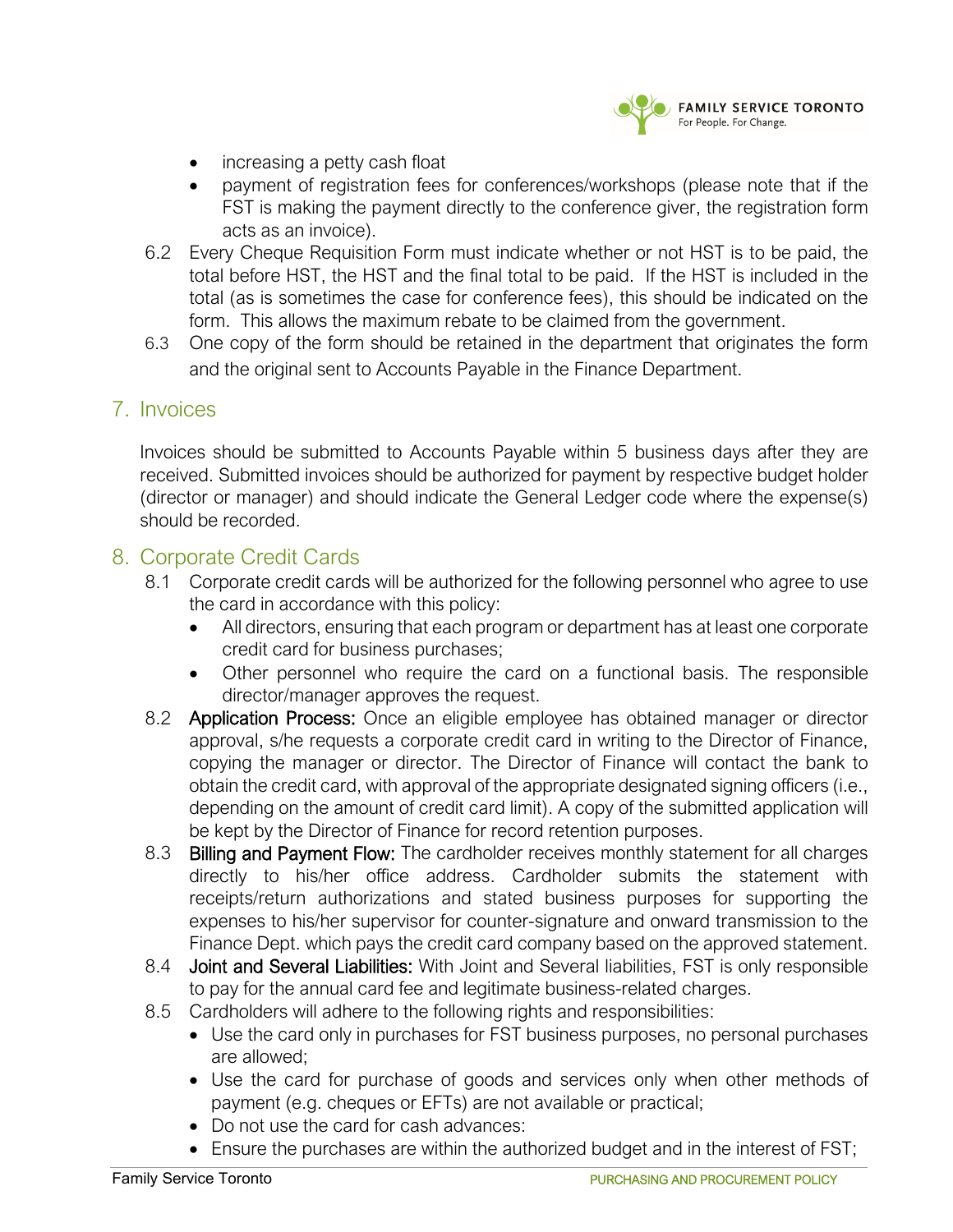

- Keep receipts and return authorizations from the suppliers, receipts are important proof to support the agency's claim for HST rebate;
- Contact and resolve disputes with the suppliers;
- Validate all purchases charged in the credit card statement;
- Code each charge with cost center and expense account line number, and explain its business purpose;
- Sign, date and submit the statement with all receipts/return authorizations to the supervisor for approval;
- Ensures the statement is submitted to reach Accounts Payable within 10 business days from the date of the Credit Card Statement;
- Download the charge information from the corporate credit card company's website for taking the above payment steps before proceeding to a long vacation or in the circumstances that a monthly statement is not available for the cardholder to fulfill their responsibilities;
- Return the corporate credit card back to the supervisor for cancellation upon departure from FST or at the request of the Director of Finance in situations when the employee did not follow the rules for the credit card use

*Updated: January 12, 2022*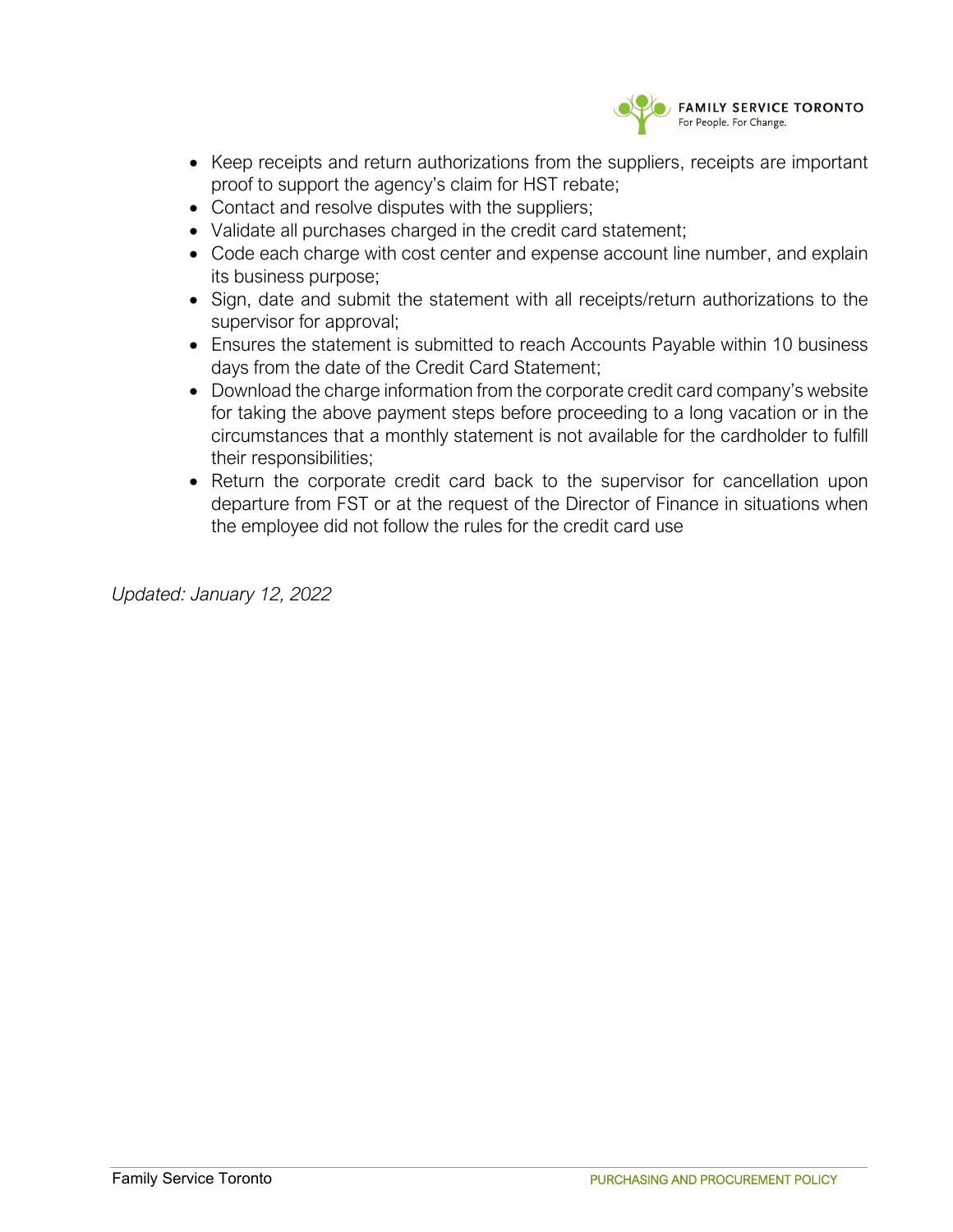

## Appendix 1: Ontario Broader Public Sector (BPS) Supply Chain Code of Ethics

Goal: To ensure an ethical, professional and accountable BPS supply chain.

## I. Personal Integrity and Professionalism

Individuals involved with Supply Chain Activities must act, and be seen to act, with integrity and professionalism. Honesty, care and due diligence must be integral to all Supply Chain Activities within and between BPS organizations, suppliers and other stakeholders. Respect must be demonstrated for each other and for the environment. Confidential information must be safeguarded. Participants must not engage in any activity that may create, or appear to create, a conflict of interest, such as accepting gifts or favours, providing preferential treatment, or publicly endorsing suppliers or products.

### II. Accountability and Transparency

Supply Chain Activities must be open and accountable. In particular, contracting and purchasing activities must be fair, transparent and conducted with a view to obtaining the best value for public money. All participants must ensure that public sector resources are used in a responsible, efficient and effective manner.

## III. Compliance and Continuous Improvement

Individuals involved with purchasing or other Supply Chain Activities must comply with this Code of Ethics and the laws of Canada and Ontario. Individuals should continuously work to improve supply chain policies and procedures, to improve their supply chain knowledge and skill levels, and to share leading practices.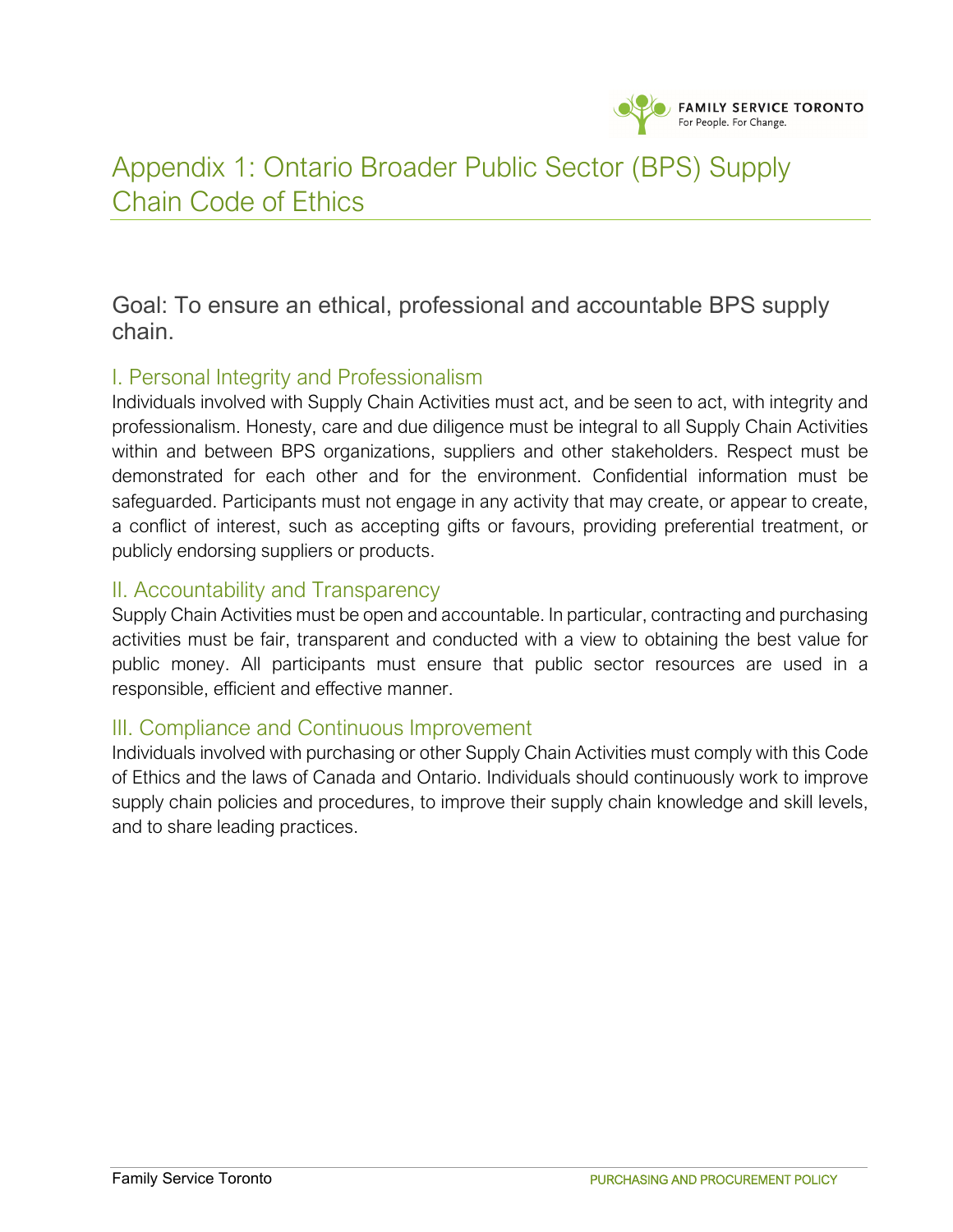

# Appendix 2: Purchase Approval Process

| <b>Purchase Approval Template</b>                                        |                         |  |  |  |
|--------------------------------------------------------------------------|-------------------------|--|--|--|
|                                                                          |                         |  |  |  |
|                                                                          |                         |  |  |  |
|                                                                          |                         |  |  |  |
|                                                                          |                         |  |  |  |
|                                                                          |                         |  |  |  |
|                                                                          |                         |  |  |  |
| Procurement:<br>□ Non-Consulting Services □ Consulting Services<br>Goods |                         |  |  |  |
| Procurement Type:<br>Quote<br><b>RFP</b><br>$\Box$                       |                         |  |  |  |
| <b>APPROVAL</b>                                                          |                         |  |  |  |
| There are funds available for this purchase                              | $\Box$ Yes<br>$\Box$ No |  |  |  |
| This is a good use of funds:                                             | Yes<br>No               |  |  |  |
| Sign-Off:                                                                |                         |  |  |  |
| Name:                                                                    |                         |  |  |  |
| Title:                                                                   |                         |  |  |  |
|                                                                          |                         |  |  |  |
| Signature:<br>Date:                                                      |                         |  |  |  |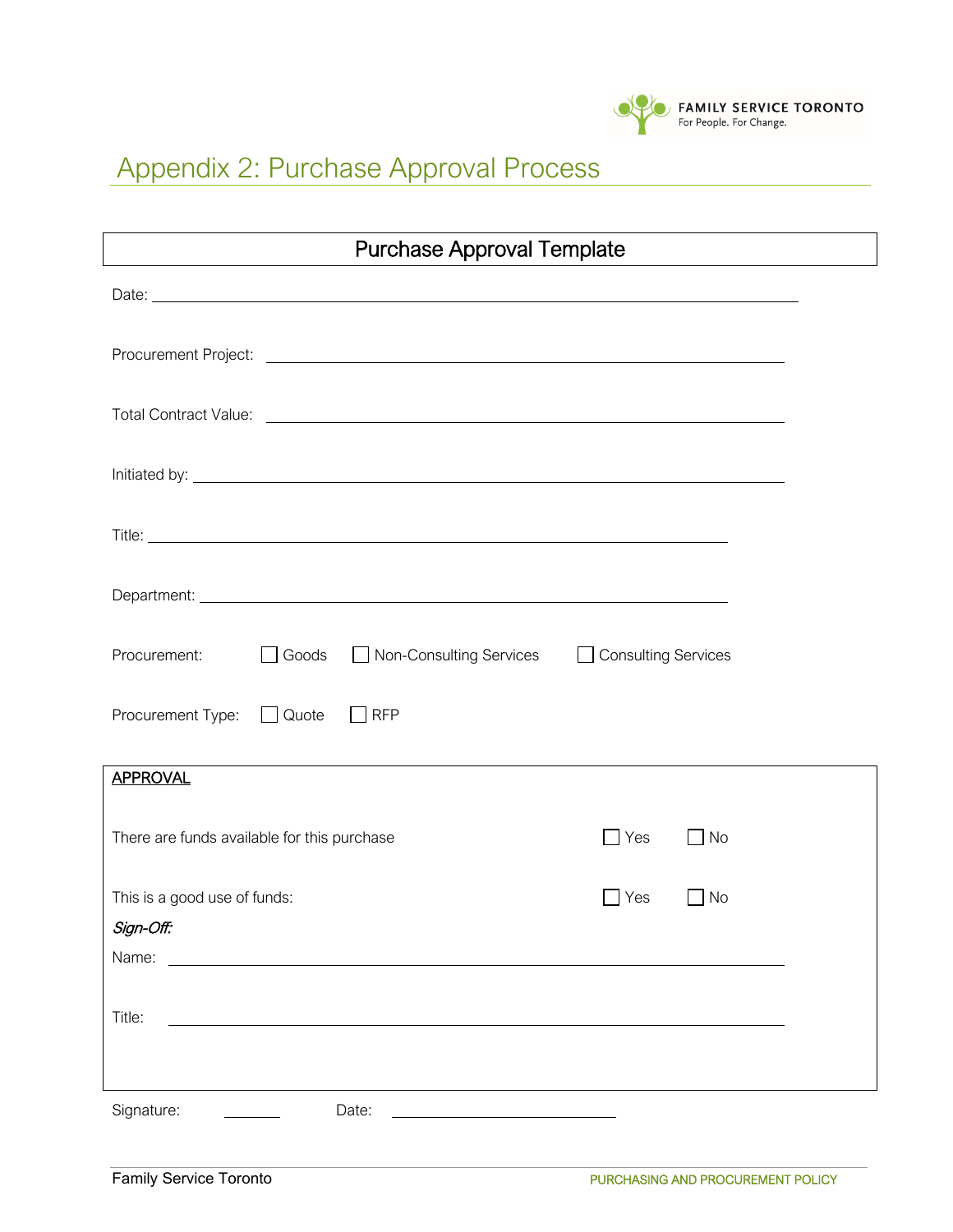

## Appendix 3: Procurement Business Case Template

The business case is used to obtain management commitment and approval for investment in the procurement process. Projects or investments of any kind should always be supported by an appropriate analysis of the need or rationale for that good or service.

### Procurement Project Summary

### Purpose of the Procurement Project:

- $\triangleright$  Provide a strategic overview of the procurement project
- $\triangleright$  Explain if it supports ongoing operations, new project or initiative, one time requirement
- $\triangleright$  State the objectives of the procurement project
- $\triangleright$  Define the scope of the procurement project
- $\triangleright$  State the deliverables of the project and how they will be measured

### Purchase Value:

- $\triangleright$  State the total contract value (value over the full contract term plus any extensions)
- $\triangleright$  State annual spend and volume profile (if not equally distributed)

### Why Undertake this Procurement?

- $\triangleright$  Justify the investment in resources in pursuing this procurement (validate situation, contract expiry, performance, cost/price, technology, quality, client requirements, client feedback, new product/service, etc.)
- $\triangleright$  Describe changes in the marketplace since the business was last awarded

### Current State:

 $\triangleright$  Provide a picture of the what is happening today

| Who is the incumbent?             | Name of Incumbent 1 | Name of Incumbent 2 |
|-----------------------------------|---------------------|---------------------|
| What is the Annual Contract Value |                     |                     |
| What is the Contract Expiry date  |                     |                     |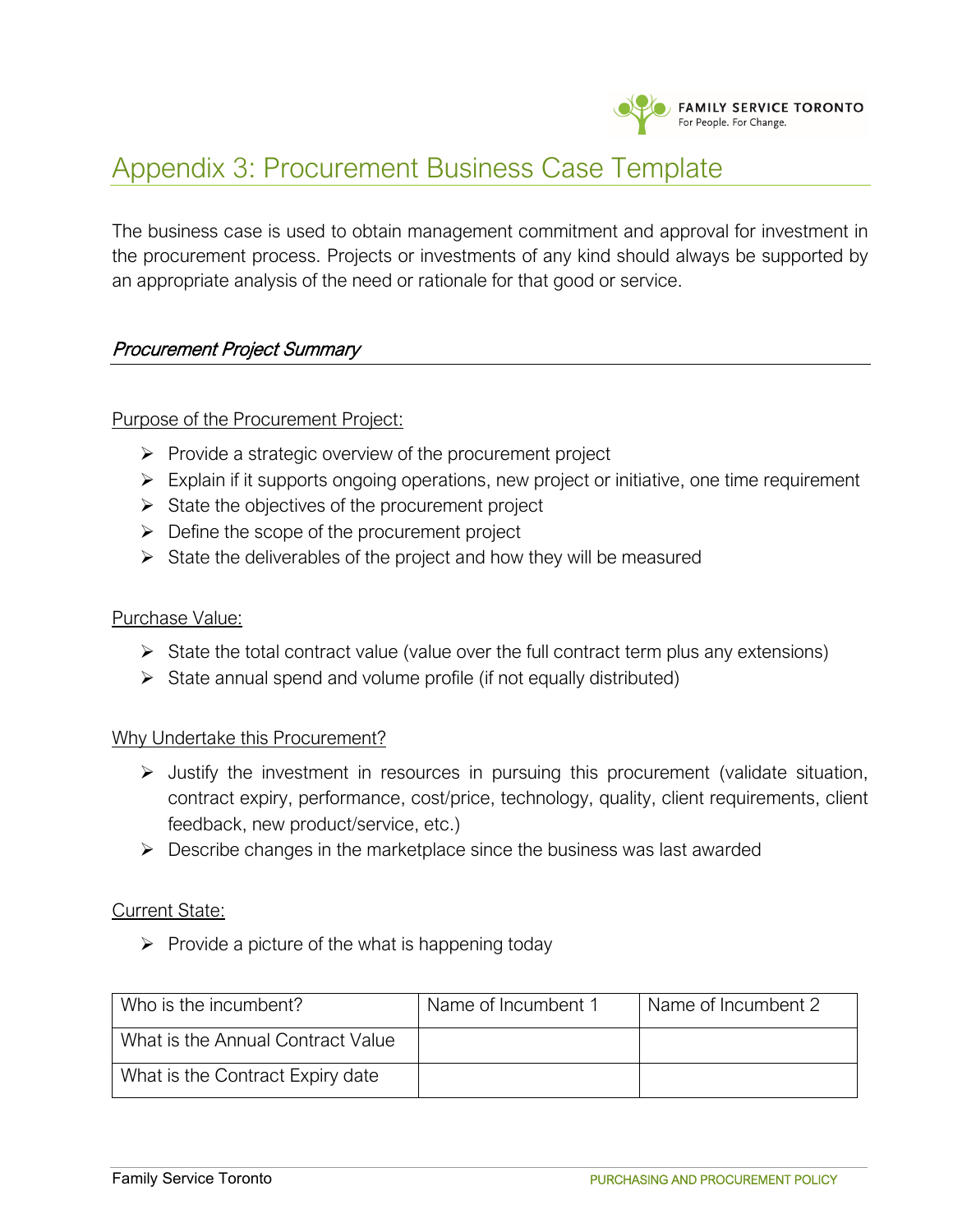

| Any conditions in existing contracts<br>that will impact the feasibility of<br>conducting the procurement? |  |
|------------------------------------------------------------------------------------------------------------|--|
| How has the supplier performed?                                                                            |  |

### Benefits:

- $\triangleright$  Clearly outline the benefits of pursuing this procurement project
- $\triangleright$  Relate how this procurement project supports the objectives of the organization and the business needs of the departments
- $\triangleright$  Identify financial and operational process benefits

### Project Timelines:

 $\triangleright$  Estimate the time required to complete the procurement project

### Requirements

- $\triangleright$  Identify any resources (financial, staff, knowledge/skills) required to complete this procurement project successfully
- $\triangleright$  Identify any subject matter experts, including technical and/or clinical experts that may be required
- $\triangleright$  Identify any laws, policies, licenses or guidelines that may impact the procurement request

### Stakeholder Needs

- $\triangleright$  Identify all stakeholders
- $\triangleright$  Identify the key stakeholders impacted by the procurement project
- $\triangleright$  Identify any changes (process, systems, resource, procedural) that may impact the key stakeholders

### **Assumptions**

 $\triangleright$  Identify any assumptions being made at this time and how they will be validated

### Risk Assessment

- $\triangleright$  Identify any risks associated with the project and how they can be mitigated
- $\triangleright$  Identify any risks associated with not conducting this procurement project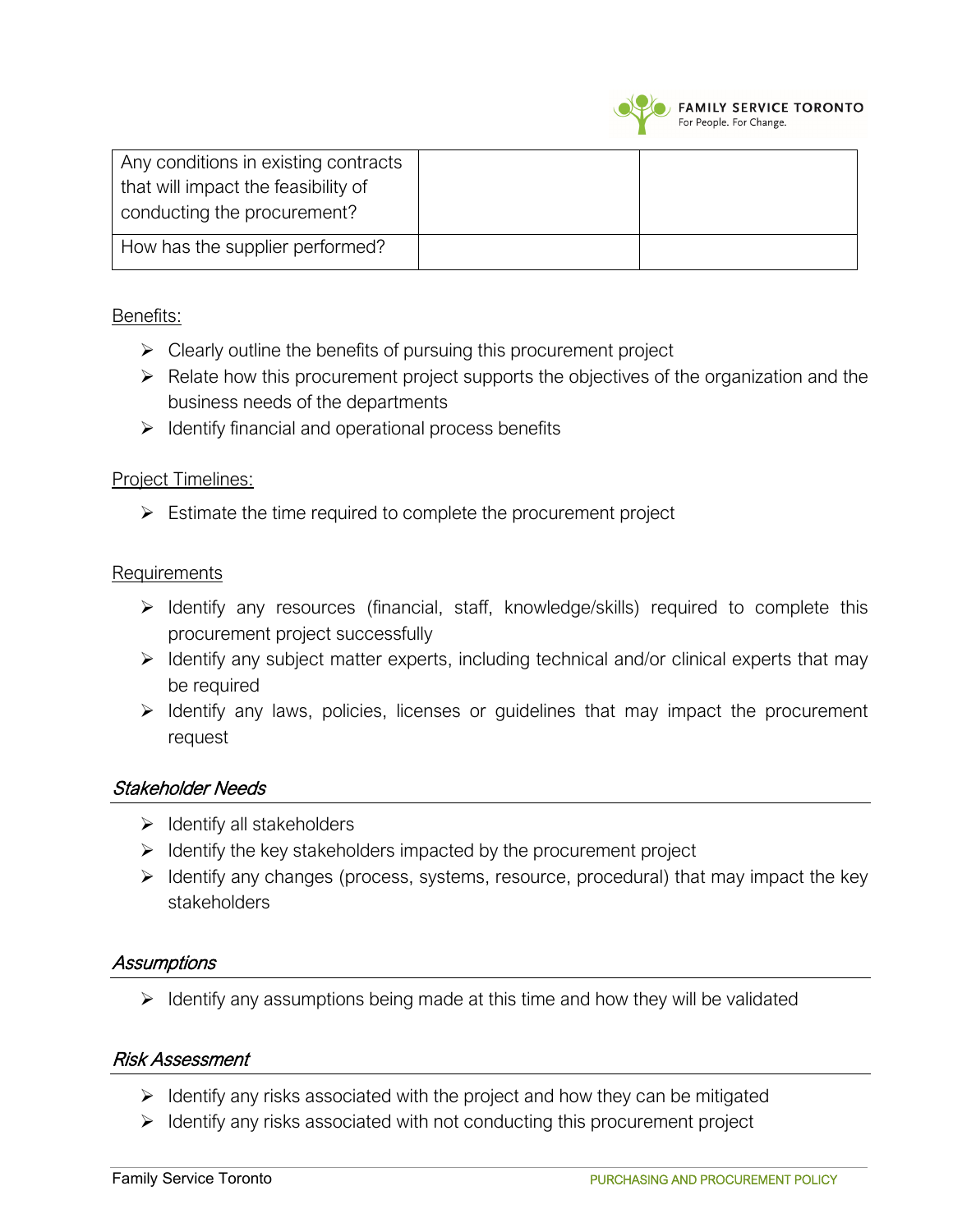

#### Recommendations

 $\triangleright$  Identify any recommendations being made at this time

### Summary of Procurement Process

*(Please note: For non-competitive procurement process, a Non-Competitive Approval Form will need to be completed and approved)*

For the Procurement Project being proposed, please specify the following:

| 1. Procurement:                                                                                        | Goods     | □ Non-Consulting Services □ Consulting Services |                                   |     |     |        |
|--------------------------------------------------------------------------------------------------------|-----------|-------------------------------------------------|-----------------------------------|-----|-----|--------|
| Competitive ( $\square$ Informal $\square$ Invitational $\square$ Open)<br>2. Procurement Process:     |           |                                                 |                                   |     |     |        |
| Non-Competitive ( $\square$ Single Sourcing $\square$ Sole Sourcing $\square$ Non-Application)<br>$3.$ |           |                                                 |                                   |     |     |        |
|                                                                                                        |           |                                                 |                                   |     |     |        |
| 4. Procurement Type:                                                                                   | Quote     | <b>RFP</b>                                      |                                   |     |     |        |
| 5. How many Suppliers will be awarded:                                                                 |           |                                                 | One Supplier   Multiple Suppliers |     |     |        |
| 6. Does a VOR exist:                                                                                   |           | Yes                                             | No                                |     |     |        |
|                                                                                                        |           |                                                 |                                   |     |     |        |
| 7. Is the proposed contract term the same: $\Box$                                                      |           | Yes                                             | <b>No</b>                         |     |     |        |
| 8. State<br>the<br>contract                                                                            | &<br>term | estimated                                       | start<br>date                     | and | end | dates: |
|                                                                                                        |           |                                                 |                                   |     |     |        |
| Procurement Business Case Completed by:                                                                |           |                                                 |                                   |     |     |        |
| Title:                                                                                                 |           |                                                 |                                   |     |     |        |
| Department:                                                                                            |           | Organization:                                   |                                   |     |     |        |
| Approval Signature:                                                                                    | Date:     |                                                 |                                   |     |     |        |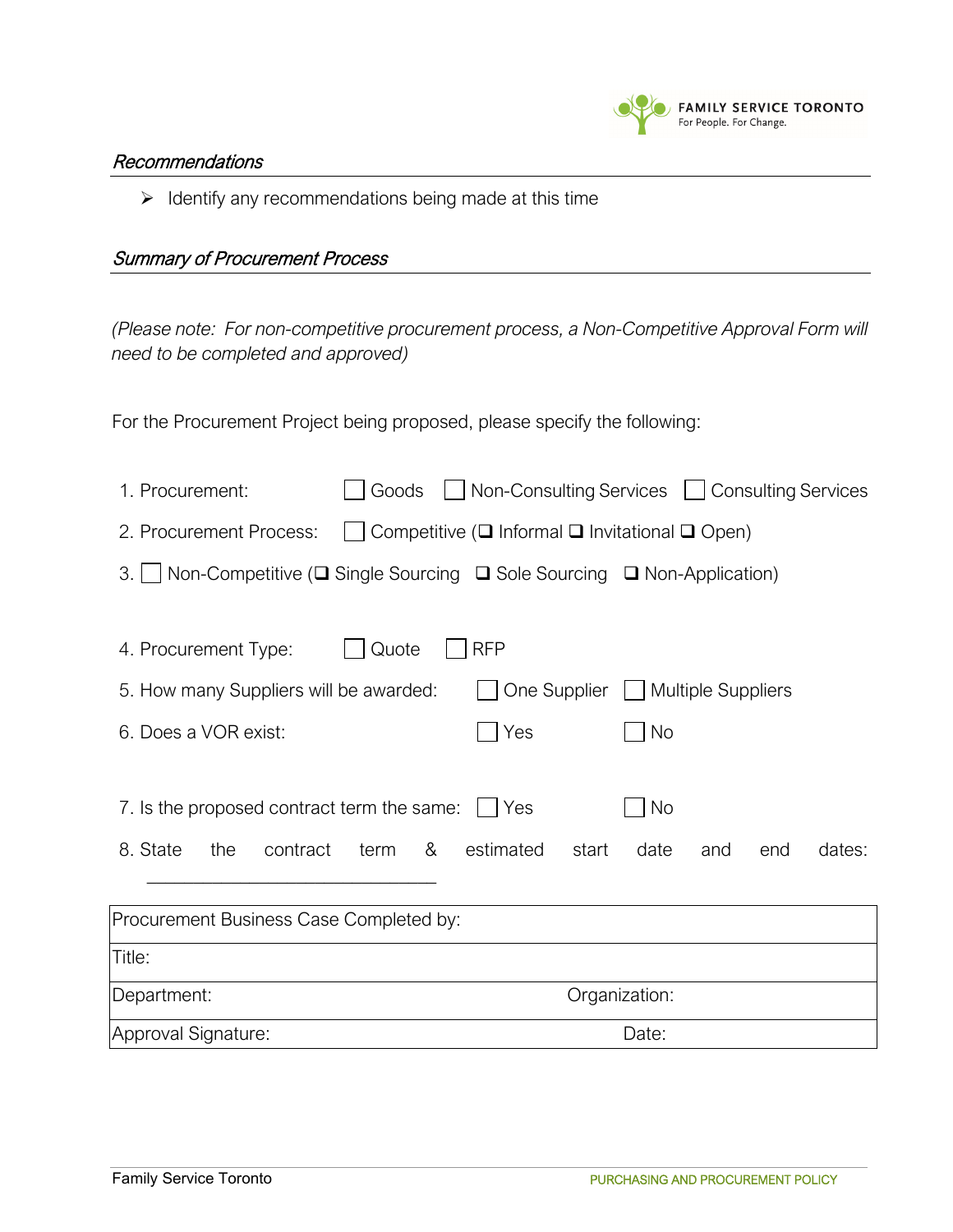

## Appendix 4: Bid Dispute Procedures

The purpose of this section is to outline the bid dispute resolution process to ensure that any dispute is handled in an ethical, fair, reasonable, and timely fashion.

The following process is to be followed in any instance where an unsuccessful vendor wishes to dispute the outcome of a bid:

- I. Within 15 business days of the selection of the successful bidder, or if there is a debrief within 15 business days of the debrief, the unsuccessful vendor must file in writing its request for review with the Director responsible for the RFP. The filing must include:
	- o The name and address of the unsuccessful bidder
	- o Reference to the RFP process in question
	- o A factual statement of the grounds upon which the request is being made, including specific reference to the manner in which the evaluation team departed from the evaluation methodology and process communicated to the potential vendors
- II. The Director will evaluate the process used by the evaluation team and will respond to the unsuccessful bidder in writing within 10 business days of his or her receipt of the written request for review. The written response will either affirm or negate the original decision.
- III. If the Director affirms the original decision, the unsuccessful vendor may, within 10 business days of receipt of the decision, request in writing a further review by the Executive Director. The Executive Director will perform a similar analysis and will respond to the unsuccessful bidder in writing within 10 business days of his or her receipt of the written request for further review. The written response will be final and will either affirm or negate the original decision.
- IV. Any review by a Director or the Executive Director will seek to determine whether the process used by the evaluation team was reasonable in the circumstances and in accordance with the evaluation method and process communicated to the potential vendors. A Director or the Executive Director may only negate an original decision if the process is determined to be unreasonable or in contravention of the evaluation method or process communicated to potential vendors or this policy.
- V. The written response of a Director or the Executive Director will set out whether set out in reasonable detail the basis upon which he or she is affirming or negating the original decision, addressing specifically the factual statement set out by the unsuccessful vendor in its written request for review to the Director.